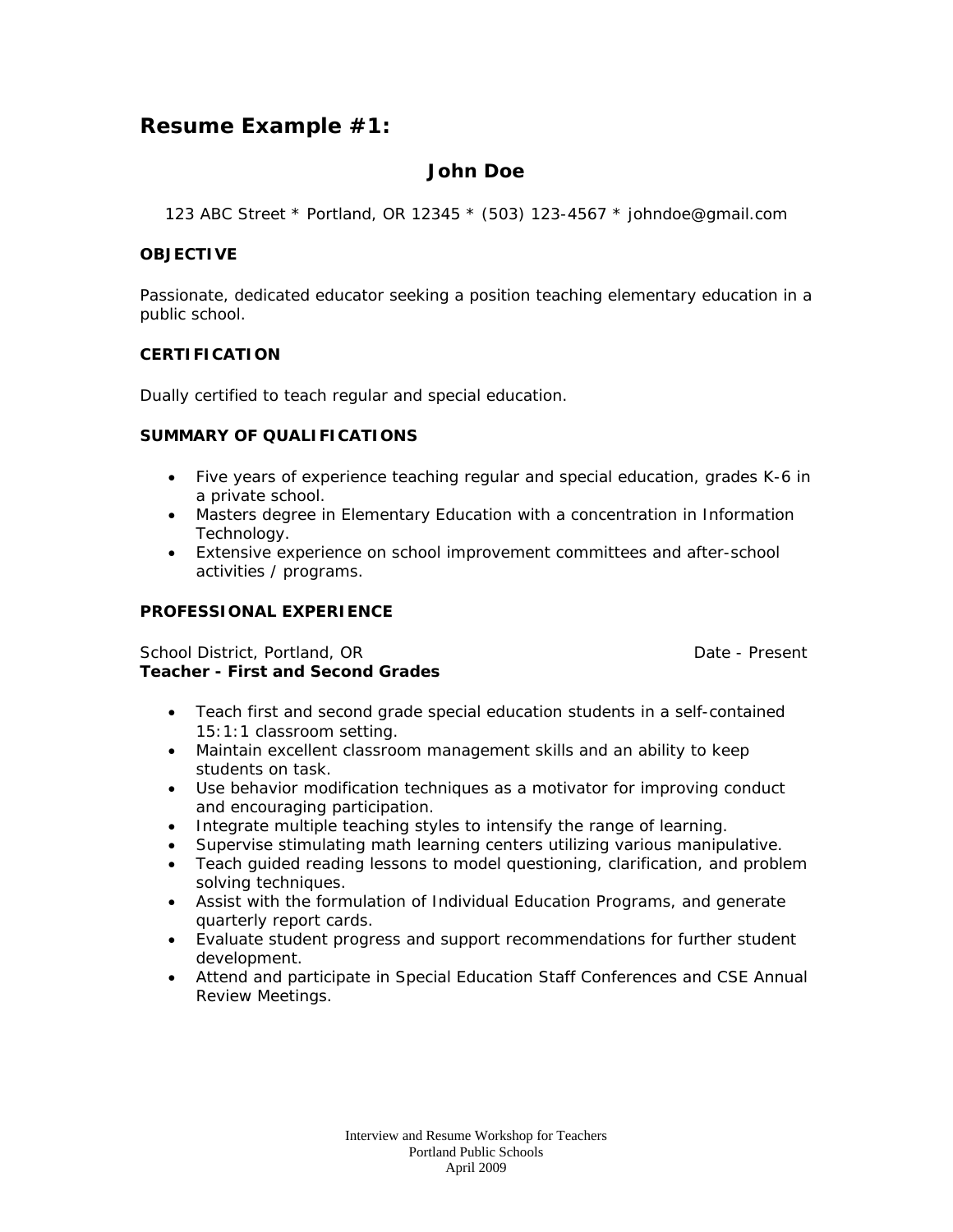### School District, Portland, OR Date - Date - Date - Date - Date - Date - Date - Date - Date - Date - Date - Date - Date - Date - Date - Date - Date - Date - Date - Date - Date - Date - Date - Date - Date - Date - Date - Dat **Teacher - Second Grade**

- Taught a second grade regular education class with 32 multicultural students.
- Utilized multiple teaching methods that included visual, tactical, and auditory materials to reinforce or simplify complex concepts, such as Sand Letters that assist in letter recognition by feeling formations.
- Expanded the range of learning through whole class, individual, and small group instruction, cooperative education, and math, science, reading, art, and multi-sensory learning centers.
- Led integrated social studies/writing units that allowed students to bridge the gap between real world issues and course material through library and Internet research, interviews, and creative writing exercises.
- Challenged students to master basic math concepts through implementation of manipulative (food, squares of varying colors, sizes, shapes), graphing, and charting exercises that developed problem-solving skills.
- Integrated technology into the learning process with computer lab assignments using self-paced programs such as Math Blaster/Reader Rabbit that develop students' cognitive abilities and basic computer/keyboarding skills.
- Communicated with parents to acknowledge superior work and areas of concern through weekly newsletters, and encouraged parent-volunteer assistance throughout the year.

School District, Portland, OR Date - Date - Date - Date - Date - Date - Date - Date - Date - Date - Date - Date - Date - Date - Date - Date - Date - Date - Date - Date - Date - Date - Date - Date - Date - Date - Date - Dat **Teacher - First Grade**

- Taught a first grade class with 27 regular and mainstreamed students.
- Implemented a Direct a Balanced Literacy Program utilizing a Whole Language and phonemic awareness approach to reading, science, and social studies in accordance to ELA, IEPs, state, and district standards.
- Employed the use of a buddy system to facilitate student partnering of nonreaders with advanced readers.
- Ensured the class's entry in the school's first grade Power Literacy Program contest requiring each student to complete 25 books a year and a weekly book report. Led class to achieve recognition as first place winners.
- Accessed students' prior knowledge through use of graphic organizers that allowed students to preview a story beforehand, predict outcomes, and orally present their findings in a coherent, detailed manner.

## **EDUCATION**

 College, Town, State **Degree Name, Major, Date**

 College, Town, State **Degree Name, Major, Date**

### **COMPUTER SKILLS**

Windows / Macintosh; MS Word, Excel and PowerPoint; various educational software titles

> Interview and Resume Workshop for Teachers Portland Public Schools April 2009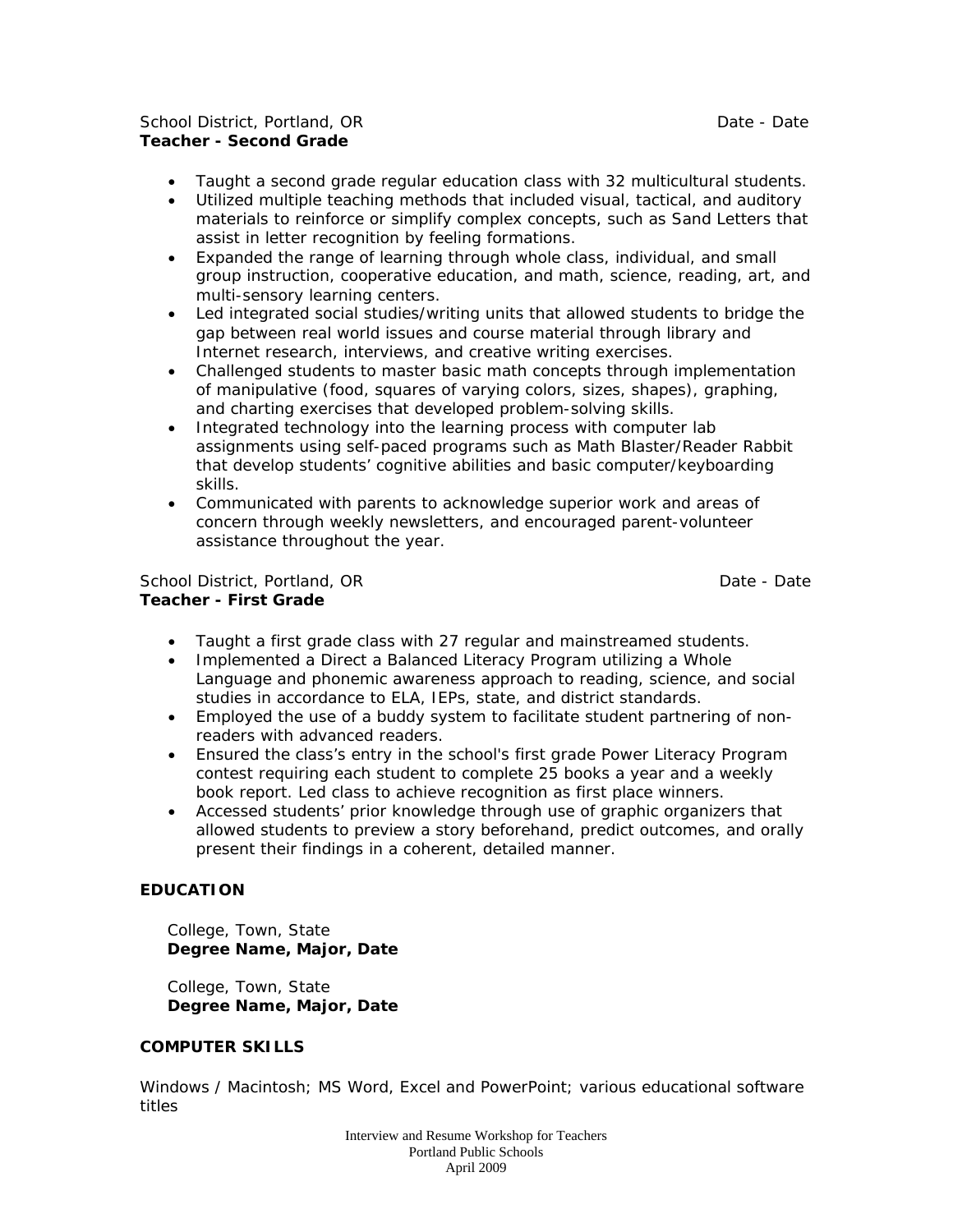# **Resume Example #2:**

**Jane Smith 123 ABC Street Portland, OR 12345 Home: (123) 123-4567 Cell: (123) 987-6543 Janesmith@yahoo.com**

### **Objective**

Position as an English Teacher.

### **Certifications**

Ohio Secondary Certificate in English, December 1997

#### **Experience**

## **English Teacher, 1997 - Present**

*Oak Park High School, Toledo, OH*

- Taught American Literature & Writing Composition to 9th 12th graders.
- Organized cooperative learning activities.
- Implemented portfolio grading system in literature classes.
- Incorporated new texts into standard curriculum.
- Tutored students seeking additional guidance with course work.
- Assessed student performance throughout the term.
- Conducted individual student conferences.
- Chaperoned field trips and school dances.

### **Student Teacher, 1996 - 1997**

*Urbana High School, Athens, OH*

- Taught American Literature to a diverse group of students.
- Implemented creative curricula utilizing outcome-based education & alternative assessments.
- Wrote and taught dynamic lesson plans.
- Tutored students after school and chaperoned field trips.

#### **Relevant Interests**

Speech & Debate, Theatre, Track & Field. I welcome the opportunity to coach extracurricular activities.

#### **Education**

B.A., English, 1996 Ohio University, Athens, OH

> Interview and Resume Workshop for Teachers Portland Public Schools April 2009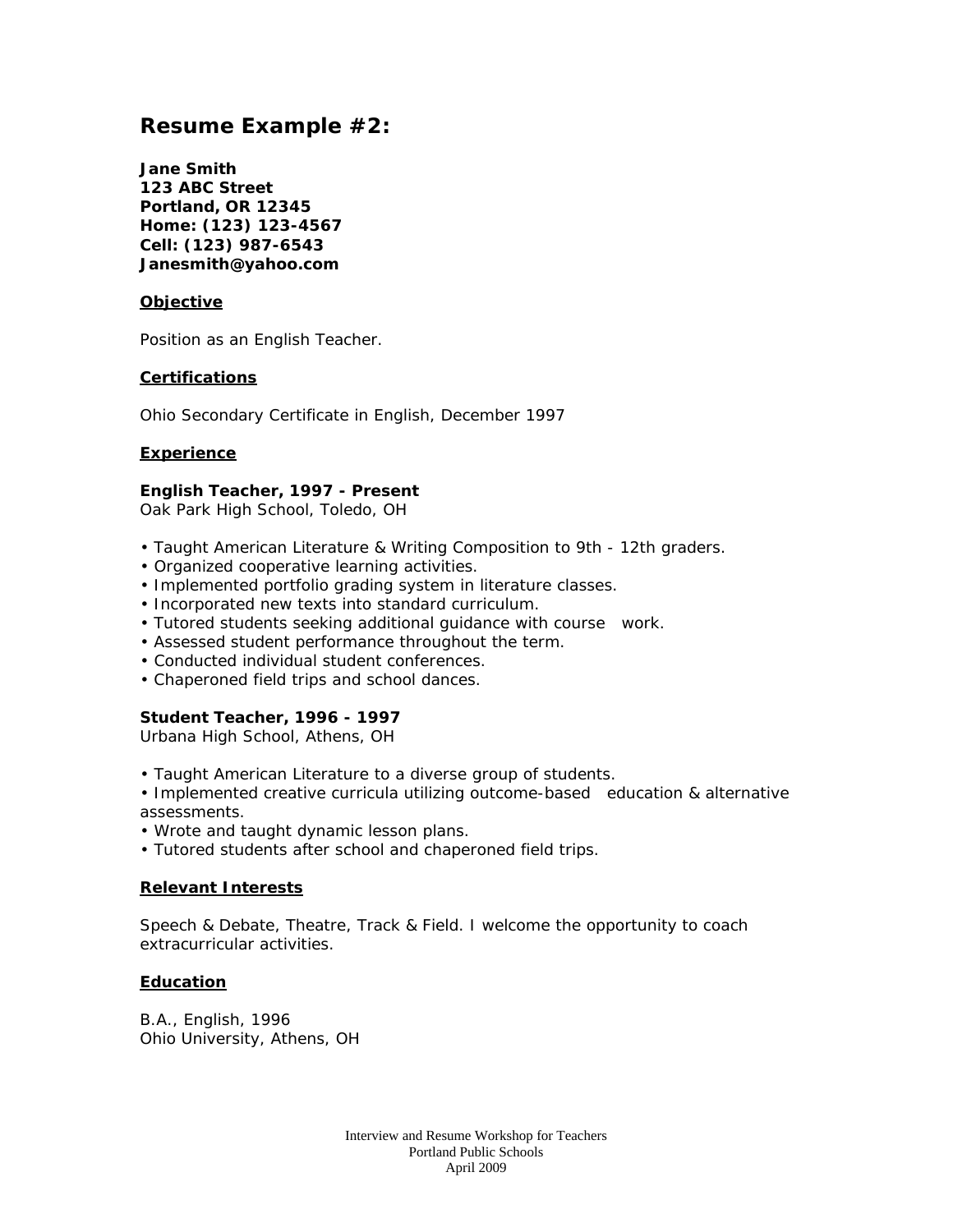# **Resume Example #3:**

Name: John Smith Address: 1234 Any Street Portland, OR 97227 Tel: (503) 454-8989 (Home); (503) 967-2225 (Work) Email: johnsmith@gmail.com

## **Personal Summary**

As a fully trained elementary school teacher with more than 8 years of varied teaching experience, I am at a point in my career where I would like to take on more responsibility in a larger school.

I am interested in joining your teaching staff and becoming an active member in your school's extra-curricular programs. I feel that my strong dedication and desire to take on a busier workload make me an ideal candidate for the teaching position you have available and I'm confident I have the qualities to help Vintage Hills Elementary School achieve its academic and nonacademic objectives.

## **Employment History**

## **Beach Elementary School - Second Grade Teacher**

January 2006 to present

My responsibilities are as follows:

- o Teaching a classroom of 30 second grade children
- o Touching on various subjects, including math, science, art, history, and English
- o Administering quizzes and tests
- o Assigning and grading homework on a daily basis
- o Preparing daily activities related to the current curriculum
- o Facilitating parents' evenings
- o Supervising recess and snack break twice a week

## **New York Grade School - Fifth Grade Math Teacher**

June 2002 to December 2005

My responsibilities included:

- o Teaching fifth grade level math to three classes of 25 children
- o Administering quizzes and tests on a weekly basis to test the children's knowledge of the material
- o Assigning and grading homework on a daily basis
- o Supervising after school math tutoring program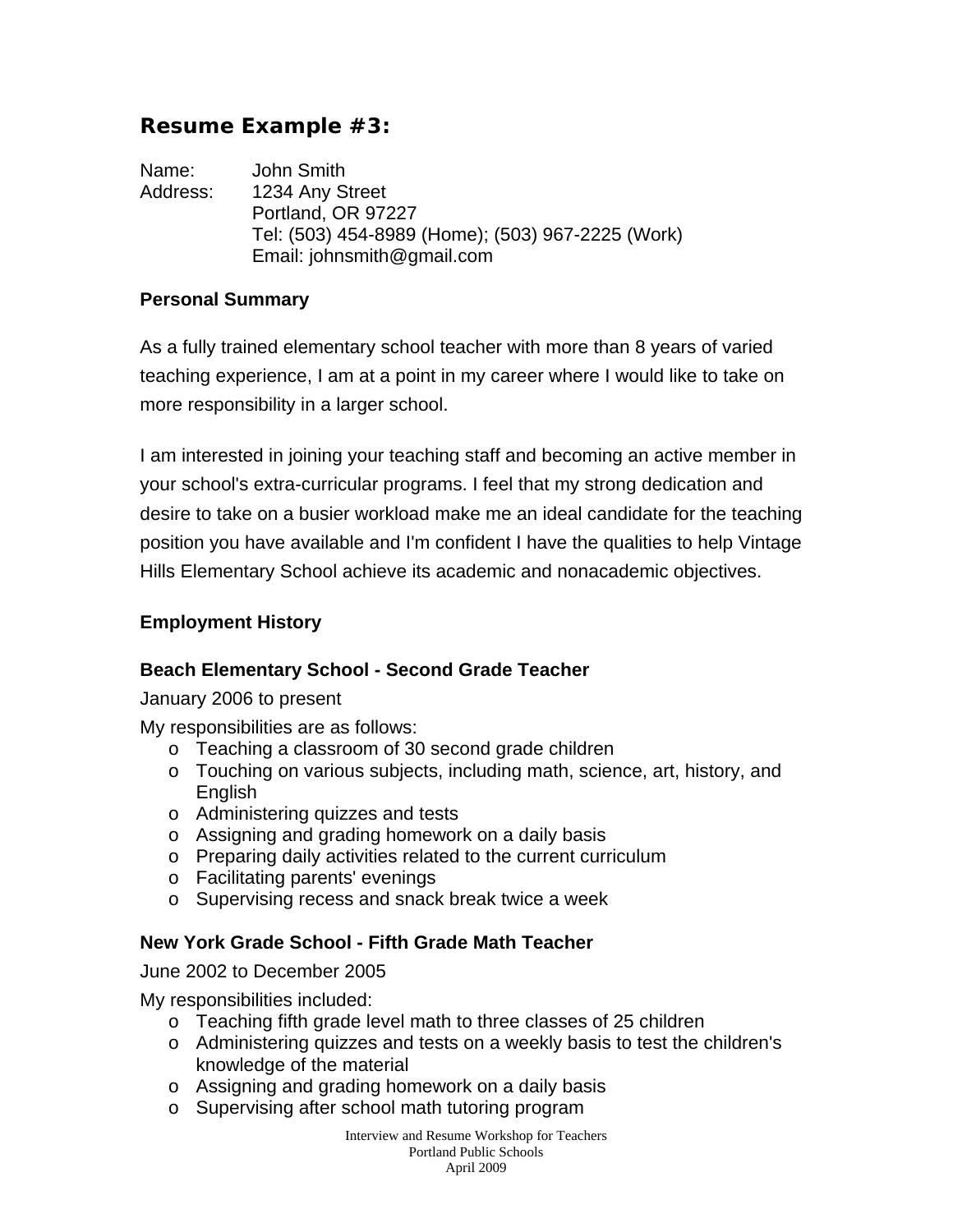# **Mount Elementary School - Third Grade Teachers' Assistant**

January 1998 to May 2002

My responsibilities were:

- o Assisting Third Grade teachers in regular daily activities
- o Providing one on one time with students who needed extra help
- o Grading homework and tests using answer key
- o Supervising students during teacher break time
- o Supervising snack, lunch, and recess on a daily basis

# **Achievements**

My achievements have included:

- o Graduating in the top 10th percentile from California State College, San **Marcos**
- o Voted "Friendliest Teachers' Assistant" at Fontana Elementary School
- o A certificate from Sacramento Grade school for attending teaching seminar

# **Relevant Skills:**

- o Able to teach grades 2 to 5
- o Familiar with California Elementary School grading guidelines
- o Able to supervise several classes at the same time
- o Able to teach several subjects

# **Relevant Qualifications:**

- o Fully trained in various school subjects
- o Certified to teach several grades of Elementary
- o Bachelor's Degree in Child Development from California State College, San Marcos
- o Master's Degree in Teaching from California State College, San Marcos

## **Interests:**

I enjoy reading and playing basketball and am a volunteer at the local hospice.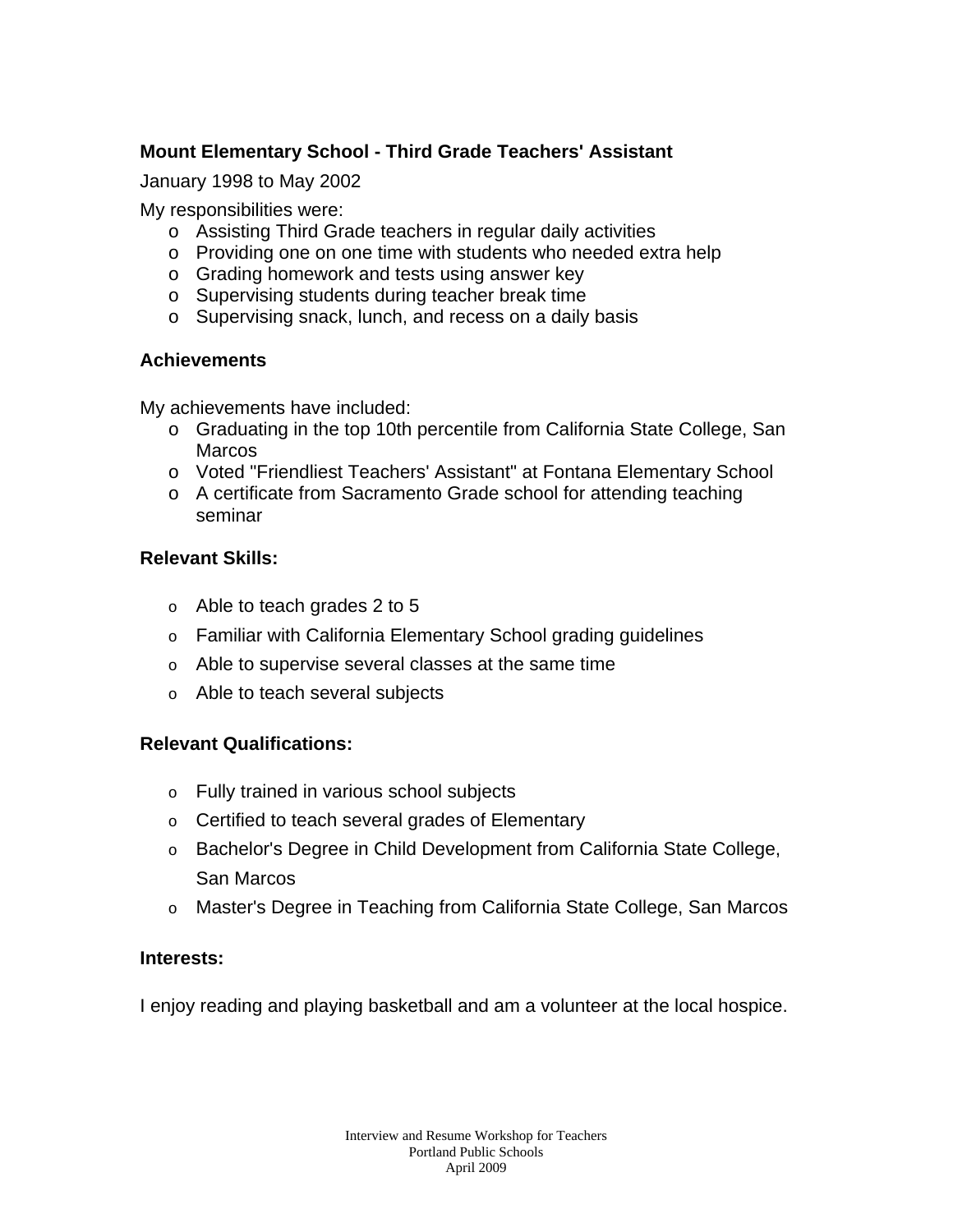# **Cover Letter Example #1:**

John Doe 12345 Washington Street Beaverton, OR 97002 503-222-2222 (h) 503-456-7890 (c) johndoe@hotmail.com

Date

Ms. Jane Smith Smith Elementary School 1225 Main Street Portland, OR 97227

Dear Ms. Smith,

I am interested in applying for a teaching position, on the elementary level, in your school district. As a 2007 graduate of Portland State University, I have student teaching experience on the third and sixth grade level, in both suburban and urban school districts.

At the present time I am teaching "at risk" preschool children. This position enables me to provide these students with a "head start" in mastering basic skills. I am challenged to be creative, nurturing and most of all, patient.

In my junior year at Portland State University, a passion for, and knowledge of horses created an opportunity for me work for the Racing Museum. This position allowed me to teach every fourth grade class in the local school system. I coordinated field trips with classroom instruction.

It is my goal to combine my range of experience with my ability to be a compassionate, enthusiastic, intelligent teacher who will make a positive contribution to your school district. I would welcome an interview and hope to hear from you at your earliest convenience.

Sincerely,

**Signature** 

John Smith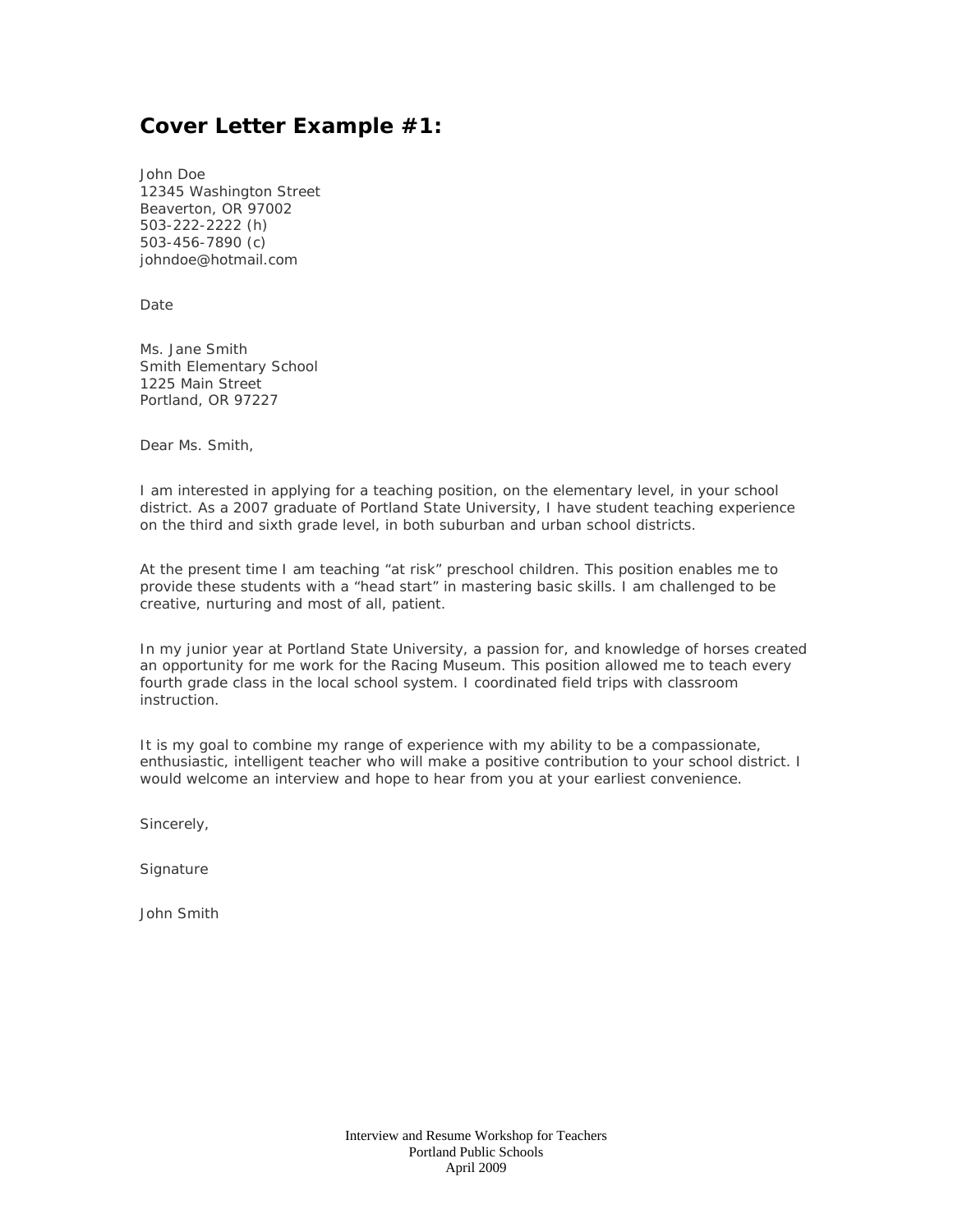## **Cover Letter Example #2:**

Jane Doe 1234 West Street Hillsboro, OR 97124 (123)-456 7890

Date

Mr. John Smith, Portland Public Schools 501 N. Dixon Portland, OR 97227

Dear Mr. Smith,

 I am writing to you to apply for an entry level position as a teacher with your 1st and 2nd grade. I am a recent graduate of Manhattan University where I completed BA in communications, graduating with Honours.

 Last summer I completed an internship on the Regional School. During this time I completed many duties including the course assessment, curriculum enhancement and grading students. It gave me an appreciation of what the job entailed and now I am anxious to obtain a full time position. I have good educational background and am proficient in humanities and social science courses. I am enthusiastic, organized, have a solid work ethic and am quick to build rapport with colleagues.

 I would like to thank you in advance for taking the time to review my resume and I will be in contact with you on Friday to seek a meeting with you.

Yours sincerely,

Jane Doe

Enclosures: Resume